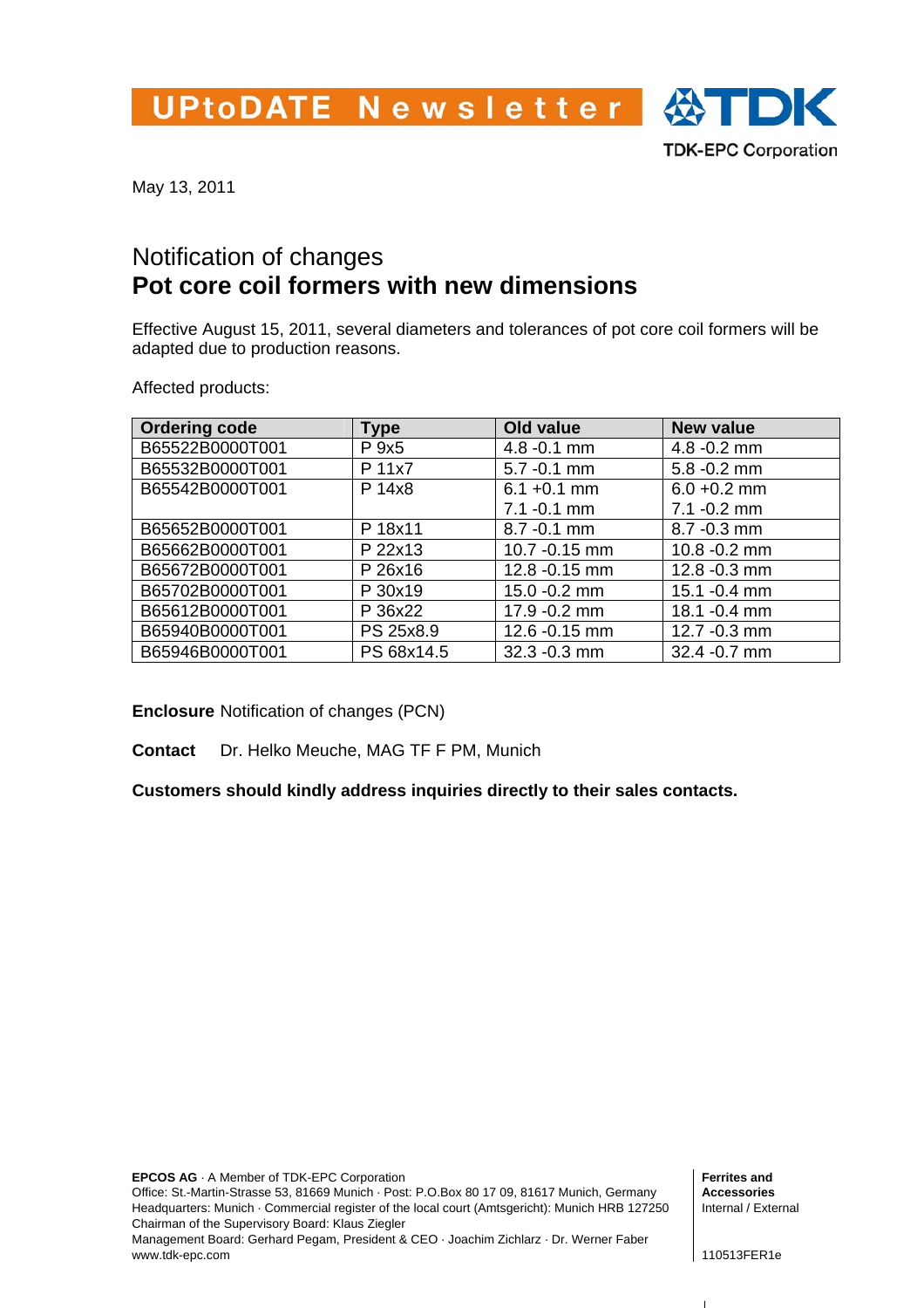

## **Product / Process Change Notification Produkt-/ Prozess-Änderungsmitteilung**

| 1. ID No. / ID-Nr.: FER 11.003                                                                                                                                                                                                                                                                                                                                                                                                                                                                                                                                   |  | 2. Date of announcement / Datum der Ankündigung: May 13, 2011                                                                                                                                                                          |                                                                                  |                                             |  |
|------------------------------------------------------------------------------------------------------------------------------------------------------------------------------------------------------------------------------------------------------------------------------------------------------------------------------------------------------------------------------------------------------------------------------------------------------------------------------------------------------------------------------------------------------------------|--|----------------------------------------------------------------------------------------------------------------------------------------------------------------------------------------------------------------------------------------|----------------------------------------------------------------------------------|---------------------------------------------|--|
| 3. Type $/$<br>Produktgruppe:<br>Coil former<br>P 9x5<br>P 11x7<br>P 14x8<br>P 18x11<br>P 22x13<br>P 26x16<br>P 30x19<br>P 36x22<br>PS 25x8,9<br>PS 68x14,5                                                                                                                                                                                                                                                                                                                                                                                                      |  | Old ordering code /<br>Alte Bestell-Nr.:<br>B65522B0000T001<br>B65532B0000T001<br>B65542B0000T001<br>B65652B0000T001<br>B65662B0000T001<br>B65672B0000T001<br>B65702B0000T001<br>B65612B0000T001<br>B65940B0000T001<br>B65946B0000T001 | New ordering code /<br><b>Neue Bestell-Nr.:</b><br>No change /<br>Keine Änderung | Customer part number /<br>Kundensachnummer: |  |
| 4. Description of change / Beschreibung der Änderung:                                                                                                                                                                                                                                                                                                                                                                                                                                                                                                            |  |                                                                                                                                                                                                                                        |                                                                                  |                                             |  |
| Change of dimensions and tolerances of outer diameter for above mentioned types of pot core coil<br>formers./<br>Änderung von Abmessungen und Toleranzen der Außendurchmesser oben genannter Schalenkern-<br>Spulenkörper.<br>5. Effect on the product or for customers (quality, specification, lead time) /<br>Auswirkung auf das Produkt oder für den Kunden (Qualität, Spezifikation, Lieferzeiten):<br>There is no influence on function, quality or reliability. /<br>Keine Auswirkungen auf Funktion, Qualität und Zuverlässigkeit.                       |  |                                                                                                                                                                                                                                        |                                                                                  |                                             |  |
| 6. Quality assurance measures / Maßnahmen zur Qualitätssicherung:                                                                                                                                                                                                                                                                                                                                                                                                                                                                                                |  |                                                                                                                                                                                                                                        |                                                                                  |                                             |  |
| The quality procedures will remain unchanged. /<br>Die Maßnahmen zur Qualitätssicherung bleiben unverändert.                                                                                                                                                                                                                                                                                                                                                                                                                                                     |  |                                                                                                                                                                                                                                        |                                                                                  |                                             |  |
| 7. Scheduled date of introduction / Geplante Einführung: August 15, 2011                                                                                                                                                                                                                                                                                                                                                                                                                                                                                         |  |                                                                                                                                                                                                                                        |                                                                                  |                                             |  |
| 8. Customer feedback / Rückmeldung vom Kunden:<br>If EPCOS does not receive notification to the contrary within a period of 10 weeks, EPCOS assumes that<br>the customer agrees to the change. For an interim period we cannot rule out that old as well as new<br>products will be shipped.<br>Falls EPCOS innerhalb von 10 Wochen keine gegenteilige Mitteilung erhält, geht EPCOS davon aus, dass<br>die geplante Änderung vom Kunden akzeptiert ist. Innerhalb einer Übergangszeit kann es vorkommen,<br>dass sowohl alte wie auch neue Ware geliefert wird. |  |                                                                                                                                                                                                                                        |                                                                                  |                                             |  |